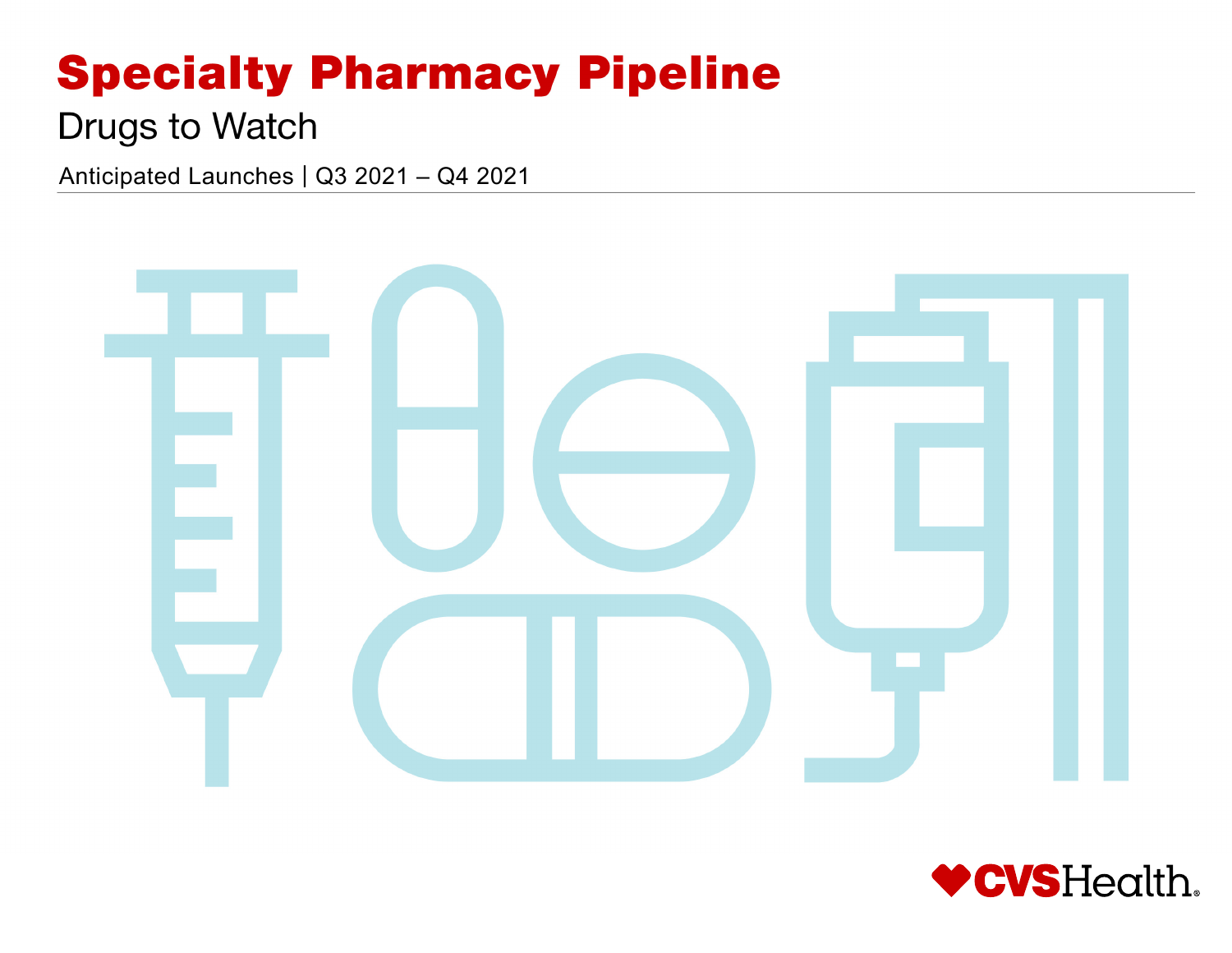

Anticipated Launches – 3rd Quarter 2021 to 4th Quarter 2021

| <b>Therapeutic</b><br>Category           | <b>Product Name,</b><br><b>Route of</b><br><b>Administration</b><br>and<br>Manufacturer <sup>1</sup> | <b>Proposed</b><br>Indication $1$                                                 | Phase of<br>Study <sup>1</sup>                  | Disease Prevalence and<br><b>Background</b>                                                                                                                                                                                                                                                                                                                                                                                                                                           | Select Available U.S. Food<br>and Drug Administration<br>(FDA) Approved<br><b>Therapies</b>                                                                                                                                                                               | <b>Comments</b>                                                                                                                                                                                                                                                           |
|------------------------------------------|------------------------------------------------------------------------------------------------------|-----------------------------------------------------------------------------------|-------------------------------------------------|---------------------------------------------------------------------------------------------------------------------------------------------------------------------------------------------------------------------------------------------------------------------------------------------------------------------------------------------------------------------------------------------------------------------------------------------------------------------------------------|---------------------------------------------------------------------------------------------------------------------------------------------------------------------------------------------------------------------------------------------------------------------------|---------------------------------------------------------------------------------------------------------------------------------------------------------------------------------------------------------------------------------------------------------------------------|
| Atopic<br>Dermatitis (AD)                | abrocitinib<br>oral<br>Pfizer                                                                        | The treatment of<br>moderate-to-<br>severe AD in<br>patients aged 12<br>and older | Pending<br><b>FDA</b><br>approval<br>07/27/2021 | AD, also referred to as eczema, is a<br>chronic inflammatory disorder affecting<br>the skin. Common symptoms include<br>widespread areas of dry skin, itching, and<br>red rashes. Scratching may lead to oozing<br>and crusting as well as thickening and<br>hardening of the skin. Skin infections may<br>also occur.<br>AD affects 10 to 20% of children and<br>5 to 10% of adults. <sup>2</sup> Approximately<br>40% of patients have moderate-to-<br>severe disease. <sup>3</sup> | Dupixent (dupilumab) SC<br>Approved oral agents<br>seeking supplemental<br>indications for AD:<br>Olumiant (baricitinib) - pending<br>FDA approval 07/15/2021,<br>Rinvoq (upadacitinib) - pending<br>FDA approval 07/19/2021<br>Numerous topical therapies may<br>be used | Abrocitinib was granted<br>Breakthrough Therapy<br>designation and will<br>provide an oral therapy<br>option for moderate-to-<br>severe AD. It will be<br>included in Specialty<br>Guideline Management.<br>Anticipated impact:<br>Replacement spend,<br>pharmacy benefit |
| Growth<br>Hormone<br>Deficiency<br>(GHD) | lonapegsomatropin<br>SC injection<br>Ascendis<br>Pharmaceuticals                                     | The treatment of<br>GHD in pediatrics                                             | Pending<br><b>FDA</b><br>approval<br>09/25/2021 | GHD is a rare disorder which is<br>characterized by the insufficient secretion<br>of growth hormone, an essential hormone<br>which maintains normal body structure<br>and metabolism. Signs and symptoms of<br>GHD may include slow growth, low blood<br>sugar levels, and poor development of<br>bones in the middle face.                                                                                                                                                           | SC, daily administered<br>somatropin (recombinant<br>human growth hormone)<br>agents:<br>Genotropin, Humatrope,<br>Norditropin, Nutropin AQ,<br>Omnitrope, Saizen, Zomacton                                                                                               | Lonapegsomatropin and<br>somatrogon are<br>additional once weekly.<br>SC, self-administered<br>growth hormone<br>products that will offer a<br>less frequent<br>administration schedule                                                                                   |
|                                          | somatrogon SC<br>Opko Health/Pfizer                                                                  | The treatment of<br>GHD in pediatrics                                             | Pending<br><b>FDA</b><br>approval<br>10/19/2021 | GHD occurs in approximately 1 in every<br>3.800 infants. <sup>4</sup>                                                                                                                                                                                                                                                                                                                                                                                                                 | Long-acting somatropin agent:<br>Sogroya (somapacitan-beco) -<br>indicated for adult GHD                                                                                                                                                                                  | compared to currently<br>available therapies for<br>pediatric GHD. Both<br>agents will be included in<br><b>Specialty Guideline</b><br>Management.<br>Anticipated impact:<br>Replacement spend,<br>pharmacy benefit                                                       |

The information contained herein is compiled from independent clinical sources and is provided for informational purposes only. Due to circumstances beyond CVS Caremark's control, prospective drug launch dates are subject to change without notice. This information should not be solely relied upon for decision-making purposes. This document includes products that may fall under a general specialty drug benefit. All products contained herein may not be provided by CVS Specialty Pharmacy. This document contains references to brand-name prescription drugs that are trademarks or registered trademarks of pharmaceutical manufacturers not affiliated with CVS Caremark. CVS Caremark Pipeline Services **Page 2 of 8** and 2 of 8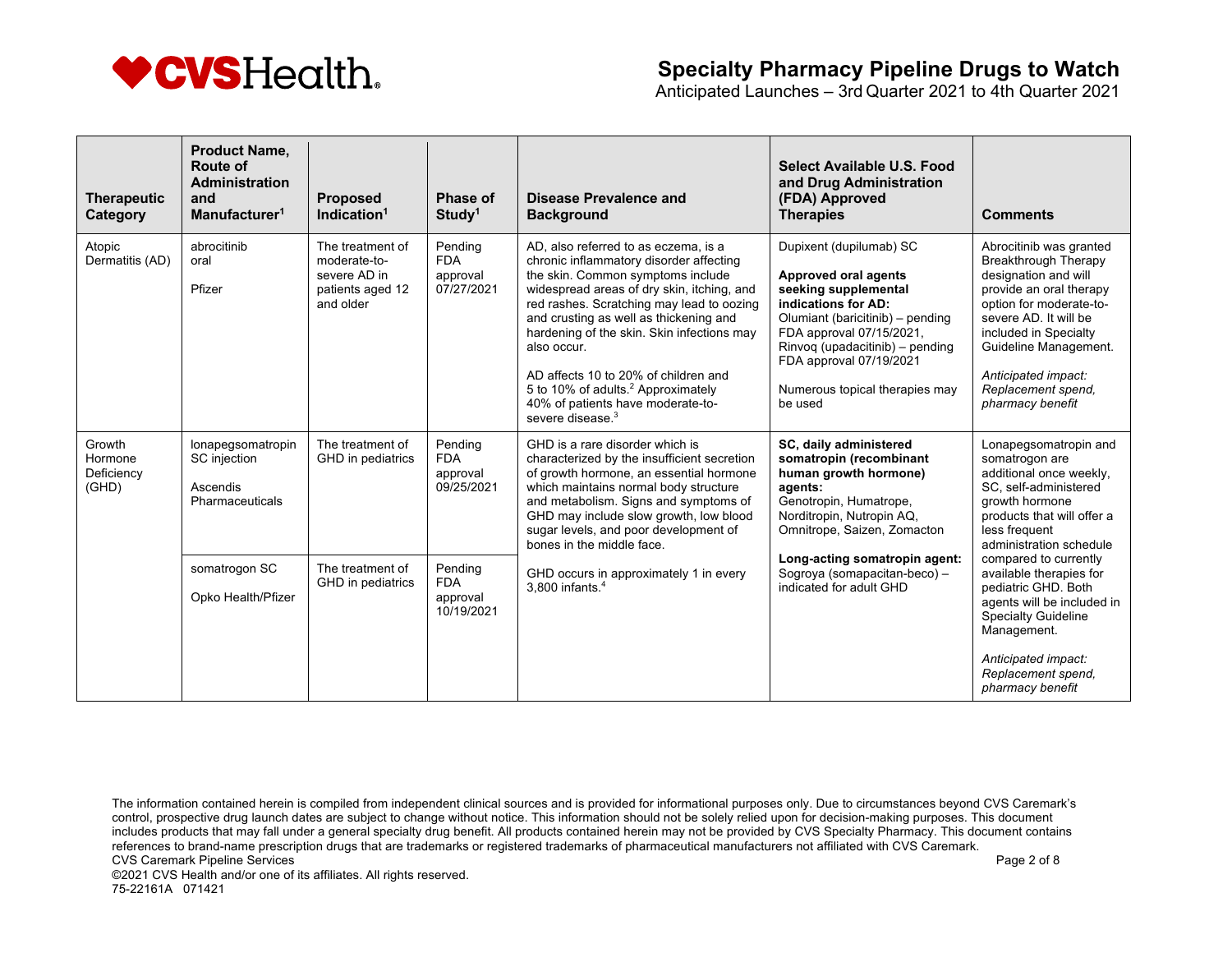

Anticipated Launches – 3rd Quarter 2021 to 4th Quarter 2021

| <b>Therapeutic</b><br>Category                     | <b>Product Name.</b><br><b>Route of</b><br><b>Administration</b><br>and<br>Manufacturer <sup>1</sup> | <b>Proposed</b><br>Indication $1$                                          | Phase of<br>Study <sup>1</sup>                  | <b>Disease Prevalence and</b><br><b>Background</b>                                                                                                                                                                                                                                                                                                                                                                                                                                                                                                                                                                                                                                     | Select Available U.S. Food<br>and Drug Administration<br>(FDA) Approved<br><b>Therapies</b>                                                                                                                                                                                                                     | <b>Comments</b>                                                                                                                                                                                                                                                                 |
|----------------------------------------------------|------------------------------------------------------------------------------------------------------|----------------------------------------------------------------------------|-------------------------------------------------|----------------------------------------------------------------------------------------------------------------------------------------------------------------------------------------------------------------------------------------------------------------------------------------------------------------------------------------------------------------------------------------------------------------------------------------------------------------------------------------------------------------------------------------------------------------------------------------------------------------------------------------------------------------------------------------|-----------------------------------------------------------------------------------------------------------------------------------------------------------------------------------------------------------------------------------------------------------------------------------------------------------------|---------------------------------------------------------------------------------------------------------------------------------------------------------------------------------------------------------------------------------------------------------------------------------|
| Lysosomal<br>Storage<br><b>Disorders</b><br>(LSDs) | avalglucosidase<br>alfa IV<br>Genzyme/Sanofi                                                         | The treatment of<br>Pompe disease<br>(glycogen storage<br>disease type II) | Pending<br><b>FDA</b><br>approval<br>08/18/2021 | Pompe disease is a rare, inherited LSD<br>that leads to accumulation of glycogen, a<br>complex sugar, in muscles as well as<br>other organs and tissues. In the most<br>severe type, infantile-onset Pompe<br>disease, symptoms generally begin a few<br>months after birth and include muscle<br>weakness, decreased muscle tone, heart<br>defects, failure to thrive, and breathing<br>difficulties. If untreated, infantile-onset<br>Pompe disease results in death within the<br>first year of life. Other types of Pompe<br>disease generally lead to less severe<br>symptoms and longer life span.<br>Pompe disease affects about 1 in 40,000<br>people in the U.S. <sup>5</sup> | Lumizyme (alglucosidase alfa) IV                                                                                                                                                                                                                                                                                | Avalglucosidase alfa was<br>granted Breakthrough<br>Therapy designation and<br>will provide an alternative<br>therapy option for Pompe<br>disease. It will be<br>included in Specialty<br>Guideline Management.<br>Anticipated impact:<br>Replacement spend.<br>medical benefit |
| Neuromuscular                                      | efgartigimod IV<br>Argenyx                                                                           | The treatment of<br>generalized<br>myasthenia gravis<br>(MG)               | Pending<br><b>FDA</b><br>approval<br>12/17/2021 | Generalized MG is a chronic autoimmune<br>disorder that causes weakness and<br>fatigue in multiple muscle groups including<br>those of the eyes, face, and jaw, as well<br>as the arms and legs. Approximately 10%<br>of patients may develop myasthenic crisis,<br>a severe and potentially life-threatening<br>complication due to weakness of muscles<br>used in breathing.<br>MG affects approximately 14 to 40 per<br>100,000 individuals in the U.S. $6$                                                                                                                                                                                                                         | Acetylcholinesterase inhibitors<br>(neostigmine, pyridostigmine),<br>corticosteroids. Soliris<br>(eculizumab) IV<br>Off-label agents:<br>immunosuppressants (e.g.,<br>azathioprine, cyclosporine,<br>mycophenolate mofetil,<br>tacrolimus), cyclophosphamide,<br>methotrexate, rituximab, immune<br>globulin IV | Efgartigimod will provide<br>an additional option for<br>patients with inadequate<br>response to conventional<br>MG treatments. It will be<br>included in Specialty<br>Guideline Management.<br>Anticipated impact:<br>Replacement spend,<br>medical benefit                    |

The information contained herein is compiled from independent clinical sources and is provided for informational purposes only. Due to circumstances beyond CVS Caremark's control, prospective drug launch dates are subject to change without notice. This information should not be solely relied upon for decision-making purposes. This document includes products that may fall under a general specialty drug benefit. All products contained herein may not be provided by CVS Specialty Pharmacy. This document contains references to brand-name prescription drugs that are trademarks or registered trademarks of pharmaceutical manufacturers not affiliated with CVS Caremark. CVS Caremark Pipeline Services **Page 3 of 8** and 2011 12 of 8 and 2012 12:00 page 3 of 8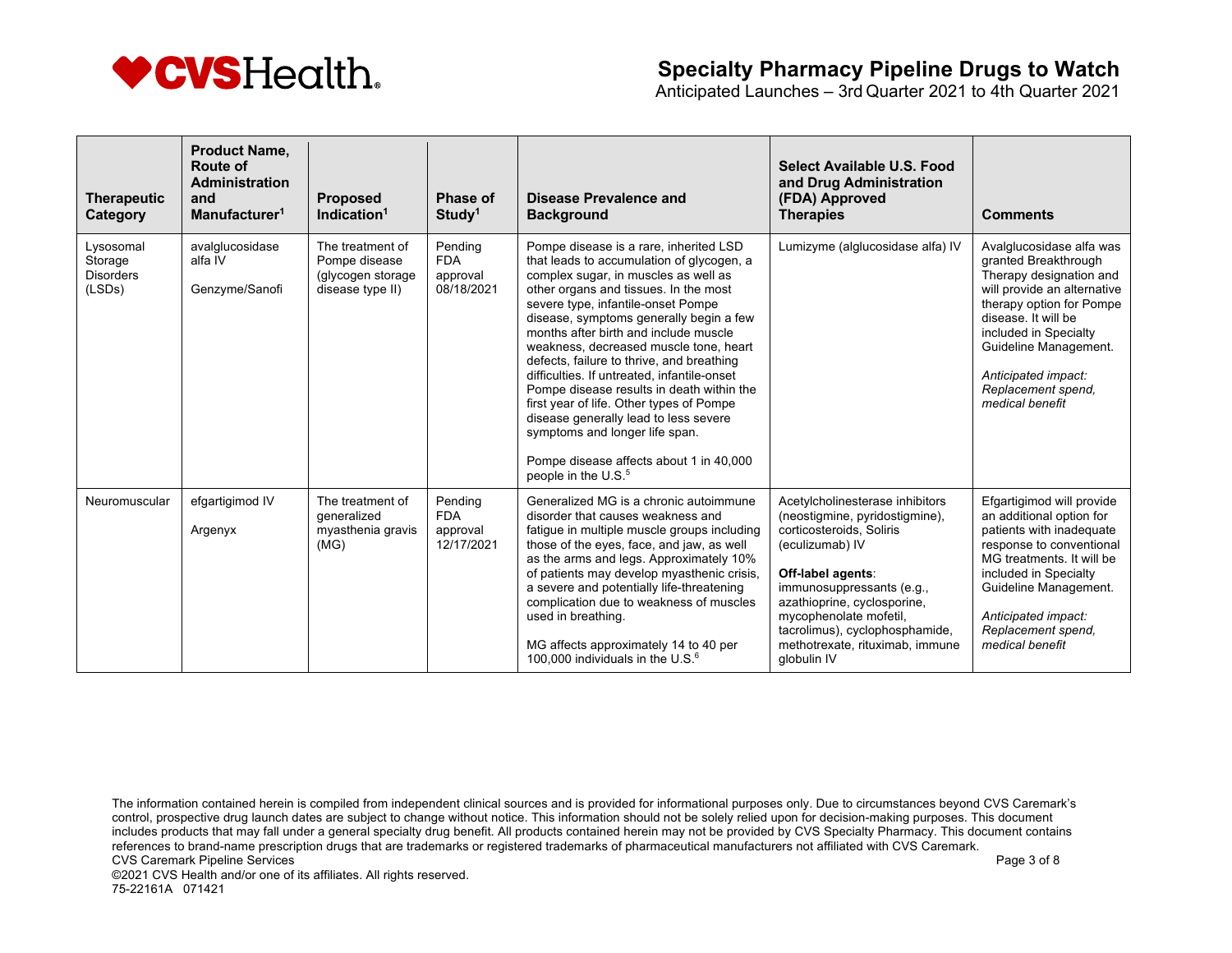

Anticipated Launches – 3rd Quarter 2021 to 4th Quarter 2021

| <b>Therapeutic</b><br>Category | <b>Product Name.</b><br><b>Route of</b><br><b>Administration</b><br>and<br>Manufacturer <sup>1</sup> | <b>Proposed</b><br>Indication $1$                                                                                                                  | <b>Phase of</b><br>Study <sup>1</sup>           | <b>Disease Prevalence and</b><br><b>Background</b>                                                                                                                                                                                                                                                                                                                                                                                                                                                                          | Select Available U.S. Food<br>and Drug Administration<br>(FDA) Approved<br><b>Therapies</b> | <b>Comments</b>                                                                                                                                                                                                                                                                                   |
|--------------------------------|------------------------------------------------------------------------------------------------------|----------------------------------------------------------------------------------------------------------------------------------------------------|-------------------------------------------------|-----------------------------------------------------------------------------------------------------------------------------------------------------------------------------------------------------------------------------------------------------------------------------------------------------------------------------------------------------------------------------------------------------------------------------------------------------------------------------------------------------------------------------|---------------------------------------------------------------------------------------------|---------------------------------------------------------------------------------------------------------------------------------------------------------------------------------------------------------------------------------------------------------------------------------------------------|
| Oral Oncology                  | mobocertinib oral<br>Takeda                                                                          | The treatment of<br>relapsed or<br>refractory<br>advanced non-<br>small cell lung<br>cancer (NSCLC)<br>with EGFR exon<br>20 insertion<br>mutations | Pending<br><b>FDA</b><br>approval<br>10/26/2021 | Lung cancer is the second most common<br>cancer and the leading cause of cancer<br>death among men and women in the U.S.<br>Approximately 582,000 people are living<br>with lung and airway cancer. <sup>7</sup> NSCLC is<br>the most common type of lung cancer,<br>accounting for 84% of all cases. <sup>8</sup><br>EGFR exon 20 mutations are present<br>in $\sim$ 0.4% of lung cancer cases in<br>North America. <sup>9</sup>                                                                                           | Rybrevant<br>(amivantamab-vmjw) IV                                                          | Mobocertinib was<br>granted Breakthrough<br>Therapy designation and<br>will provide the first oral<br>targeted therapy for<br>NSCLC with EGFR exon<br>20 mutations. It will be<br>included in Specialty<br>Guideline Management.<br>Anticipated impact:<br>Replacement spend,<br>pharmacy benefit |
| Oral Oncology<br>(continued)   | pacritinib oral<br>CTI BioPharma                                                                     | The treatment of<br>myelofibrosis in<br>patients with<br>severe<br>thrombocytopenia                                                                | Pending<br><b>FDA</b><br>approval<br>11/30/2021 | Myelofibrosis is a disorder of the bone<br>marrow which contains stem cells that will<br>develop into red blood cells, white blood<br>cells, or platelets. Myelofibrosis leads to<br>abnormal blood cell production and<br>scarring of the bone marrow. Symptoms<br>may vary among individuals, but can<br>include weakness, shortness of breath,<br>inability to fight infections, easy bruising,<br>and excessive bleeding. <sup>10</sup><br>Myelofibrosis occurs in 1.5 in 100,000<br>people per year in the $U.S.^{11}$ | Inrebic (fedratinib), Jakafi<br>(ruxolitinib)                                               | Pacritinib will offer an<br>additional therapy option<br>for patients with<br>myelofibrosis and low<br>platelet levels. It will be<br>included in Specialty<br>Guideline Management.<br>Anticipated impact:<br>Replacement spend,<br>pharmacy benefit                                             |

The information contained herein is compiled from independent clinical sources and is provided for informational purposes only. Due to circumstances beyond CVS Caremark's control, prospective drug launch dates are subject to change without notice. This information should not be solely relied upon for decision-making purposes. This document includes products that may fall under a general specialty drug benefit. All products contained herein may not be provided by CVS Specialty Pharmacy. This document contains references to brand-name prescription drugs that are trademarks or registered trademarks of pharmaceutical manufacturers not affiliated with CVS Caremark. CVS Caremark Pipeline Services **Page 4 of 8** and 2011 12 and 2012 12 and 2012 12 and 2012 12 and 2012 12 and 2012 12 and 2012 12 and 2012 12 and 2012 12 and 2012 12 and 2012 12 and 2012 12 and 2012 12 and 2012 12 and 2012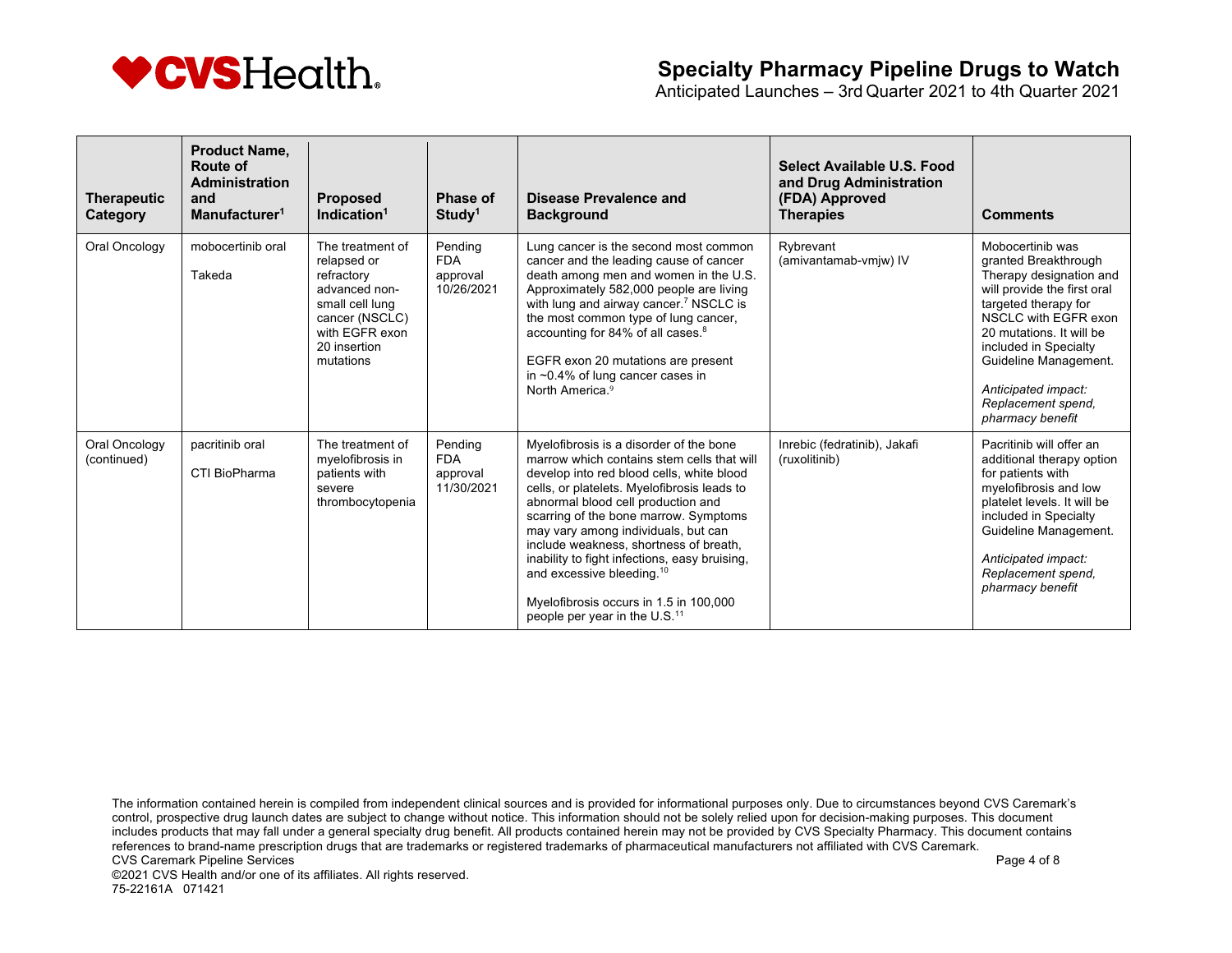

Anticipated Launches – 3rd Quarter 2021 to 4th Quarter 2021

| <b>Therapeutic</b><br>Category | <b>Product Name,</b><br>Route of<br><b>Administration</b><br>and<br>Manufacturer <sup>1</sup> | <b>Proposed</b><br>Indication $1$                              | Phase of<br>Study <sup>1</sup>                  | Disease Prevalence and<br><b>Background</b>                                                                                                                                                                                                                                                                                                                                                                                                                                                                                         | Select Available U.S. Food<br>and Drug Administration<br>(FDA) Approved<br><b>Therapies</b>                                                                                                                                                                                                                                                                                                                                                                                                                                                     | <b>Comments</b>                                                                                                                                                                                                                                                          |
|--------------------------------|-----------------------------------------------------------------------------------------------|----------------------------------------------------------------|-------------------------------------------------|-------------------------------------------------------------------------------------------------------------------------------------------------------------------------------------------------------------------------------------------------------------------------------------------------------------------------------------------------------------------------------------------------------------------------------------------------------------------------------------------------------------------------------------|-------------------------------------------------------------------------------------------------------------------------------------------------------------------------------------------------------------------------------------------------------------------------------------------------------------------------------------------------------------------------------------------------------------------------------------------------------------------------------------------------------------------------------------------------|--------------------------------------------------------------------------------------------------------------------------------------------------------------------------------------------------------------------------------------------------------------------------|
| Psoriasis                      | bimekizumab<br>SC injection<br><b>UCB</b>                                                     | The treatment of<br>moderate-to-<br>severe plaque<br>psoriasis | Pending<br><b>FDA</b><br>approval<br>11/15/2021 | Psoriasis is a chronic autoimmune<br>disease primarily affecting the skin and<br>joints. The most common form,<br>plaque psoriasis, causes raised, thick,<br>scaly patches on the skin that often can<br>itch, cause pain, crack, and bleed. <sup>12</sup><br>Psoriasis is estimated to affect 8 million<br>Americans, or about 2.4% of the<br>population, with the plaque psoriasis<br>subtype accounting for 80 to 90% of<br>cases. <sup>13</sup> Approximately 20% of patients<br>have moderate-to-severe disease. <sup>14</sup> | <b>Topical agents:</b><br>Various products for mild-to-<br>moderate psoriasis<br>Oral agent:<br>Otezla (apremilast)<br>SC injectable biologic agents:<br>Cimzia (certolizumab pegol),<br>Cosentyx (secukinumab),<br>Enbrel (etanercept), Humira<br>(adalimumab), Ilumya<br>(tildrakizumab), Siliq<br>(brodalumab), Skyrizi<br>(risankizumab-rzaa), Stelara<br>(ustekinumab), Taltz<br>(ixekizumab), Tremfya<br>(guselkumab)<br>IV infused biologic agents:<br>infliximab (Remicade and<br>biosimilar products: Avsola,<br>Inflectra, Renflexis) | If approved,<br>bimekizumab would<br>provide another<br>subcutaneously<br>administered option for<br>the treatment of plaque<br>psoriasis. It will be<br>included in Specialty<br>Guideline Management.<br>Anticipated impact:<br>Replacement spend,<br>pharmacy benefit |

The information contained herein is compiled from independent clinical sources and is provided for informational purposes only. Due to circumstances beyond CVS Caremark's control, prospective drug launch dates are subject to change without notice. This information should not be solely relied upon for decision-making purposes. This document includes products that may fall under a general specialty drug benefit. All products contained herein may not be provided by CVS Specialty Pharmacy. This document contains references to brand-name prescription drugs that are trademarks or registered trademarks of pharmaceutical manufacturers not affiliated with CVS Caremark. CVS Caremark Pipeline Services **Page 5 of 8** and the services Page 5 of 8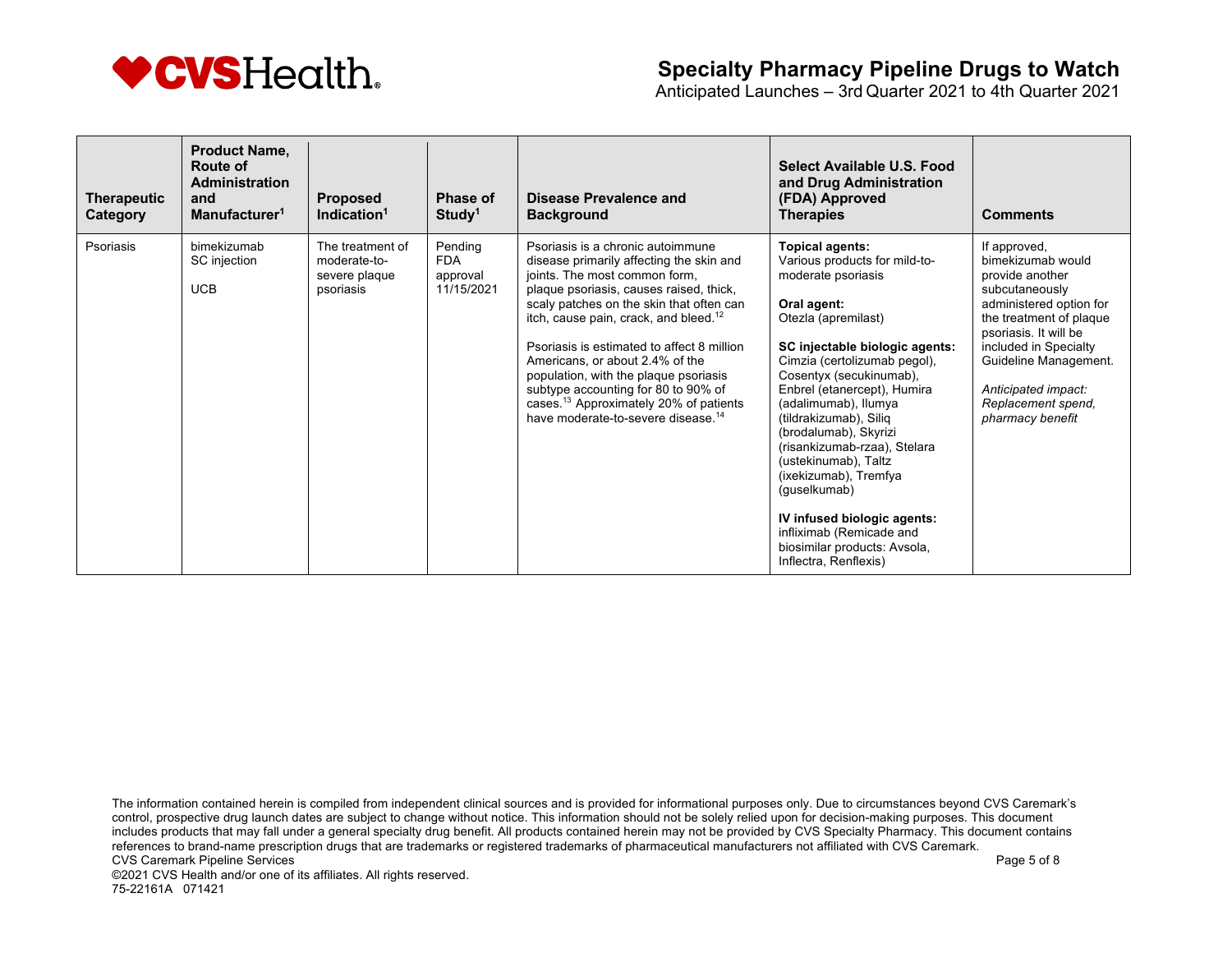

Anticipated Launches – 3rd Quarter 2021 to 4th Quarter 2021

| <b>Therapeutic</b><br>Category                 | <b>Product Name.</b><br><b>Route of</b><br><b>Administration</b><br>and<br>Manufacturer <sup>1</sup> | <b>Proposed</b><br>Indication $1$                                                                                               | <b>Phase of</b><br>Study <sup>1</sup>           | <b>Disease Prevalence and</b><br><b>Background</b>                                                                                                                                                                                                                                                                                                                                                                                                                                                                                                                                                               | Select Available U.S. Food<br>and Drug Administration<br>(FDA) Approved<br><b>Therapies</b>                                                                                                                                                                                                                                                                                                                                                        | <b>Comments</b>                                                                                                                                                                                                                                                                             |
|------------------------------------------------|------------------------------------------------------------------------------------------------------|---------------------------------------------------------------------------------------------------------------------------------|-------------------------------------------------|------------------------------------------------------------------------------------------------------------------------------------------------------------------------------------------------------------------------------------------------------------------------------------------------------------------------------------------------------------------------------------------------------------------------------------------------------------------------------------------------------------------------------------------------------------------------------------------------------------------|----------------------------------------------------------------------------------------------------------------------------------------------------------------------------------------------------------------------------------------------------------------------------------------------------------------------------------------------------------------------------------------------------------------------------------------------------|---------------------------------------------------------------------------------------------------------------------------------------------------------------------------------------------------------------------------------------------------------------------------------------------|
| Pulmonary<br>Arterial<br>Hypertension<br>(PAH) | Tyvaso DPI<br>(treprostinil)<br>inhalation<br>MannKind/United<br>Therapeutics                        | The treatment of<br>PAH and the<br>treatment of<br>pulmonary<br>hypertension<br>associated with<br>interstitial lung<br>disease | Pending<br><b>FDA</b><br>approval<br>10/19/2021 | PAH is disorder in which the arteries of<br>the lungs have high blood pressure<br>therefore the heart must work harder to<br>pump blood to the lungs. Common<br>symptoms include severe shortness of<br>breath with exertion, fatigue, chest pain,<br>and fainting. Severe PAH may lead to<br>heart failure. <sup>15</sup><br>PAH affects 15 to 50 per million people in<br>the U.S. and Europe. PAH most<br>commonly affects women aged 30 to 60. <sup>16</sup>                                                                                                                                                 | Inhaled (nebulized) agents:<br>Tyvaso (treprostinil),<br>Ventavis (iloprost)<br>IV agents:<br>epoprostenol (e.g., Flolan,<br>Veletri), sildenafil (e.g., Revatio),<br>treprostinil (e.g., Remodulin)<br>Oral agents:<br>Adempas (riociguat),<br>ambrisentan (e.g., Letairis),<br>bosentan (e.g., Tracleer),<br>Opsumit (macitentan), Orenitram<br>(treprostinil), sildenafil (e.g.,<br>Revatio), tadalafil (e.g., Adcirca),<br>Uptravi (selexipag) | If approved, Tyvaso DPI<br>would provide the first<br>inhaled therapy<br>administered via a<br>handheld inhaler device<br>for the treatment of PAH.<br>It will be included in<br><b>Specialty Guideline</b><br>Management.<br>Anticipated impact:<br>Replacement spend,<br>pharmacy benefit |
| Sleep<br><b>Disorders</b>                      | sodium oxybate<br>extended<br>release oral<br>Avadel/Flamel<br>Technologies                          | The treatment of<br>excessive<br>daytime<br>sleepiness (EDS)<br>and cataplexy in<br>patients with<br>narcolepsy                 | Pending<br><b>FDA</b><br>approval<br>10/15/2021 | Narcolepsy is a chronic sleep disorder in<br>which patients experience chronic and<br>frequent attacks of extreme drowsiness<br>during the day, also referred to as EDS.<br>Other symptoms may include cataplexy<br>(sudden loss of muscle tone triggered by<br>strong emotions), sleep paralysis<br>(temporary inability to move or speak<br>while falling asleep or upon awakening),<br>and hallucinations that can occur with<br>sleep paralysis.<br>Narcolepsy is estimated to affect 1 in<br>2,000 people; however, the true frequency<br>is unknown as narcolepsy often goes<br>undiagnosed. <sup>17</sup> | <b>Agents for EDS</b><br>and/or cataplexy:<br>various stimulants (e.g.,<br>amphetamine-containing<br>products, methylphenidate),<br>armodafinil (e.g., Nuvigil),<br>modafinil (e.g., Provigil), Sunosi<br>(solriamfetol), Xyrem (sodium<br>oxybate), Xywav (oxybate mixed<br>salts), Wakix (pitolisant)                                                                                                                                            | Sodium oxybate<br>extended release will an<br>additional therapy option<br>for patients with<br>narcolepsy. It will be<br>included in Specialty<br>Guideline Management.<br>Anticipated impact:<br>Replacement spend,<br>pharmacy benefit                                                   |

The information contained herein is compiled from independent clinical sources and is provided for informational purposes only. Due to circumstances beyond CVS Caremark's control, prospective drug launch dates are subject to change without notice. This information should not be solely relied upon for decision-making purposes. This document includes products that may fall under a general specialty drug benefit. All products contained herein may not be provided by CVS Specialty Pharmacy. This document contains references to brand-name prescription drugs that are trademarks or registered trademarks of pharmaceutical manufacturers not affiliated with CVS Caremark. CVS Caremark Pipeline Services **Page 6 of 8** and the services Page 6 of 8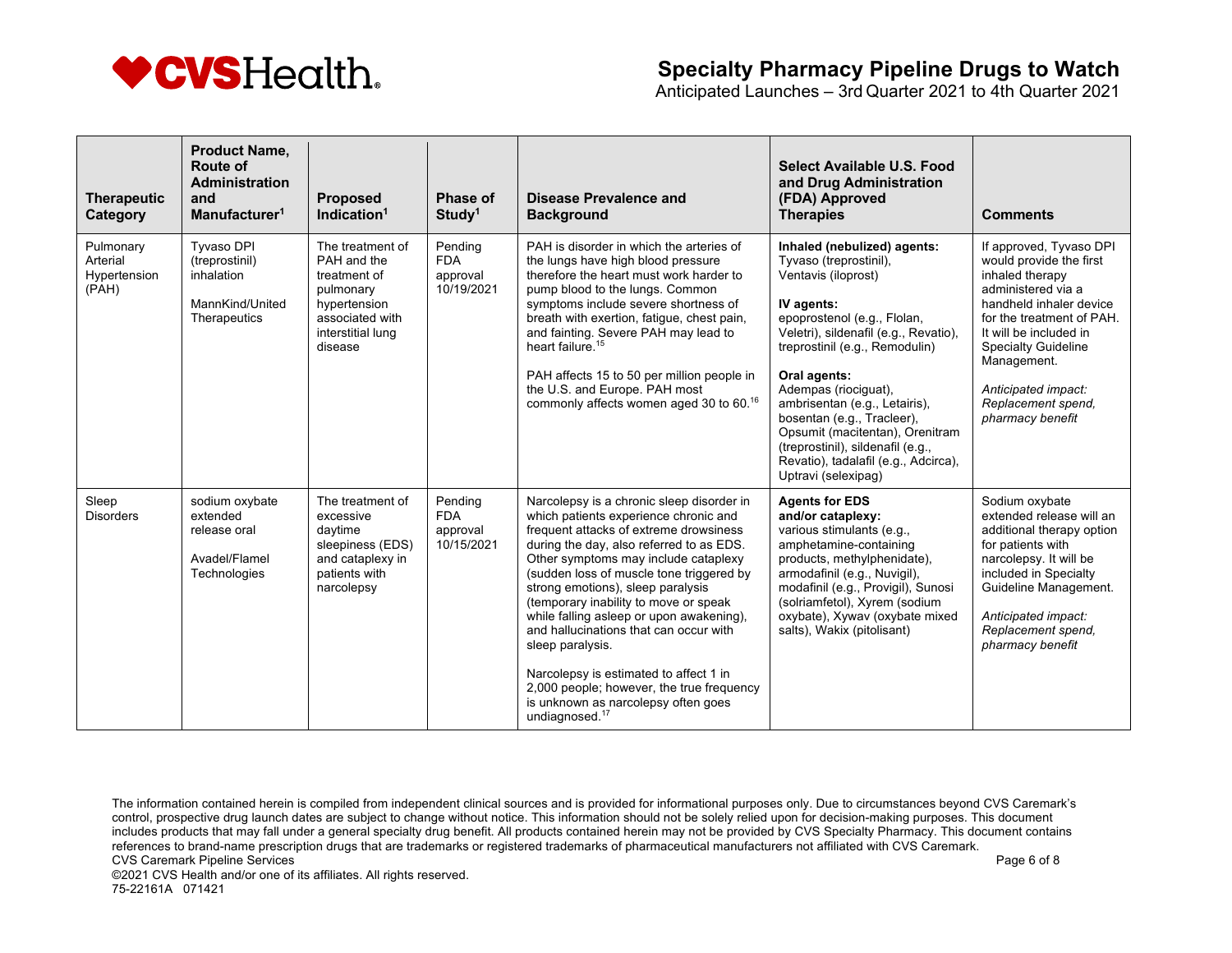

Anticipated Launches – 3rd Quarter 2021 to 4th Quarter 2021

| <b>Therapeutic</b><br>Category                  | <b>Product Name,</b><br>Route of<br><b>Administration</b><br>and<br>Manufacturer <sup>1</sup> | <b>Proposed</b><br>Indication $1$                           | <b>Phase of</b><br>Study <sup>1</sup>     | Disease Prevalence and<br><b>Background</b>                                                                                                                                                                                                                                                                                 | Select Available U.S. Food<br>and Drug Administration<br>(FDA) Approved<br><b>Therapies</b>                                                                                                                     | <b>Comments</b>                                                                                                                                            |
|-------------------------------------------------|-----------------------------------------------------------------------------------------------|-------------------------------------------------------------|-------------------------------------------|-----------------------------------------------------------------------------------------------------------------------------------------------------------------------------------------------------------------------------------------------------------------------------------------------------------------------------|-----------------------------------------------------------------------------------------------------------------------------------------------------------------------------------------------------------------|------------------------------------------------------------------------------------------------------------------------------------------------------------|
| <b>Systemic Lupus</b><br>Erythematosus<br>(SLE) | anifrolumab IV<br>AstraZeneca/<br><b>Bristol-Myers</b><br>Squibb                              | The treatment of<br>moderate-to-<br>severe SLE in<br>adults | Pending<br>FDA.<br>approval<br>08/05/2021 | SLE is a chronic autoimmune disorder in<br>which the immune system attacks its own<br>tissues, causing widespread inflammation<br>and tissue damage that can affect various<br>organ systems (e.g., kidneys, brain, heart,<br>skin, joints). <sup>18</sup>                                                                  | <b>Oral Agents:</b><br>hydroxychloroquine<br><b>Injectable Agents:</b><br>Benlysta (belimumab) IV, SC<br>Various immunosuppressants                                                                             | Anifrolumab will provide<br>an additional treatment<br>option for SLE. It will be<br>included in Specialty<br>Guideline Management.<br>Anticipated impact: |
|                                                 |                                                                                               |                                                             |                                           | Approximately 322,000 people in the U.S.<br>have definite or probable SLE. Although<br>SLE affects people of all ages, it is most<br>common in women of childbearing age<br>belonging to minority racial and ethnic<br>groups. <sup>19</sup> An estimated 28% of patients<br>have moderate-to-severe disease. <sup>20</sup> | are commonly used off-label as<br>part of combination regimens<br>(e.g., azathioprine,<br>mycophenolate mofetil,<br>cyclosporine, methotrexate,<br>glucocorticoids, rituximab,<br>cyclophosphamide, tacrolimus) | Replacement spend,<br>medical benefit                                                                                                                      |

<sup>1</sup> RxPipeline, July 2021.

<sup>&</sup>lt;sup>2</sup> MedlinePlus. Atopic dermatitis. Available at: https://medlineplus.gov/genetics/condition/atopic-dermatitis/#synonyms. Accessed December 28, 2020.

<sup>3</sup> Asthma and Allergy Foundation of America. Atopic dermatitis is America. Available at https://www.aafa.org/media/2209/Atopic-Dermatitis-in-America-Study-Overview.pdf. Accessed January 6, 2021.

<sup>&</sup>lt;sup>4</sup> You and your Hormones. Childhood-onset growth hormone deficiency. Available at https://www.yourhormones.info/endocrine-conditions/childhood-onset-growth-hormonedeficiency/. Accessed December 28, 2020.

<sup>5</sup> MedlinePlus. Pompe disease. Available at https://medlineplus.gov/genetics/condition/pompe-disease/#synonyms. Accessed December 28, 2020.

<sup>&</sup>lt;sup>6</sup> National Organization for Rare Disorders. Available at: https://rarediseases.org/rare-diseases/myasthenia-gravis/. Accessed June 29, 2021.

<sup>7</sup> National Cancer Institute. Available at https://seer.cancer.gov/statfacts/html/lungb.html. Accessed June 29, 2021.

<sup>8</sup> American Cancer Society - Key Statistics for Lung Cancer. Available at https://www.cancer.org/cancer/lung-cancer/about/key-statistics.html. Accessed June 29, 2021.

<sup>9</sup> Graham RP, Treece AL, Lindeman NI et al. Worldwide Frequency of Commonly Detected EGFR Mutations. Available at

https://meridian.allenpress.com/aplm/article/142/2/163/65795/Worldwide-Frequency-of-Commonly-Detected-EGFR. Accessed June 29, 2021.<br><sup>10</sup> National Organization for Rare Disorders. Available at: https://rarediseases.org/rare

<sup>&</sup>lt;sup>11</sup> Leukemia and Lymphoma Society. Available at: https://www.lls.org/sites/default/files/file\_assets/FS14\_Myelofibrosis\_Fact%20Sheet\_Final9.12.pdf. Accessed July 1, 2021.<br><sup>12</sup> Mavo Clinic – Psoriasis. Available at https:/

<sup>&</sup>lt;sup>13</sup> National Psoriasis Foundation. About Psoriasis. Available at https://www.psoriasis.org/about-psoriasis. Accessed March 15, 2021.

The information contained herein is compiled from independent clinical sources and is provided for informational purposes only. Due to circumstances beyond CVS Caremark's control, prospective drug launch dates are subject to change without notice. This information should not be solely relied upon for decision-making purposes. This document includes products that may fall under a general specialty drug benefit. All products contained herein may not be provided by CVS Specialty Pharmacy. This document contains references to brand-name prescription drugs that are trademarks or registered trademarks of pharmaceutical manufacturers not affiliated with CVS Caremark. CVS Caremark Pipeline Services **Page 7 of 8** and 2001 to 2001 the service page 7 of 8